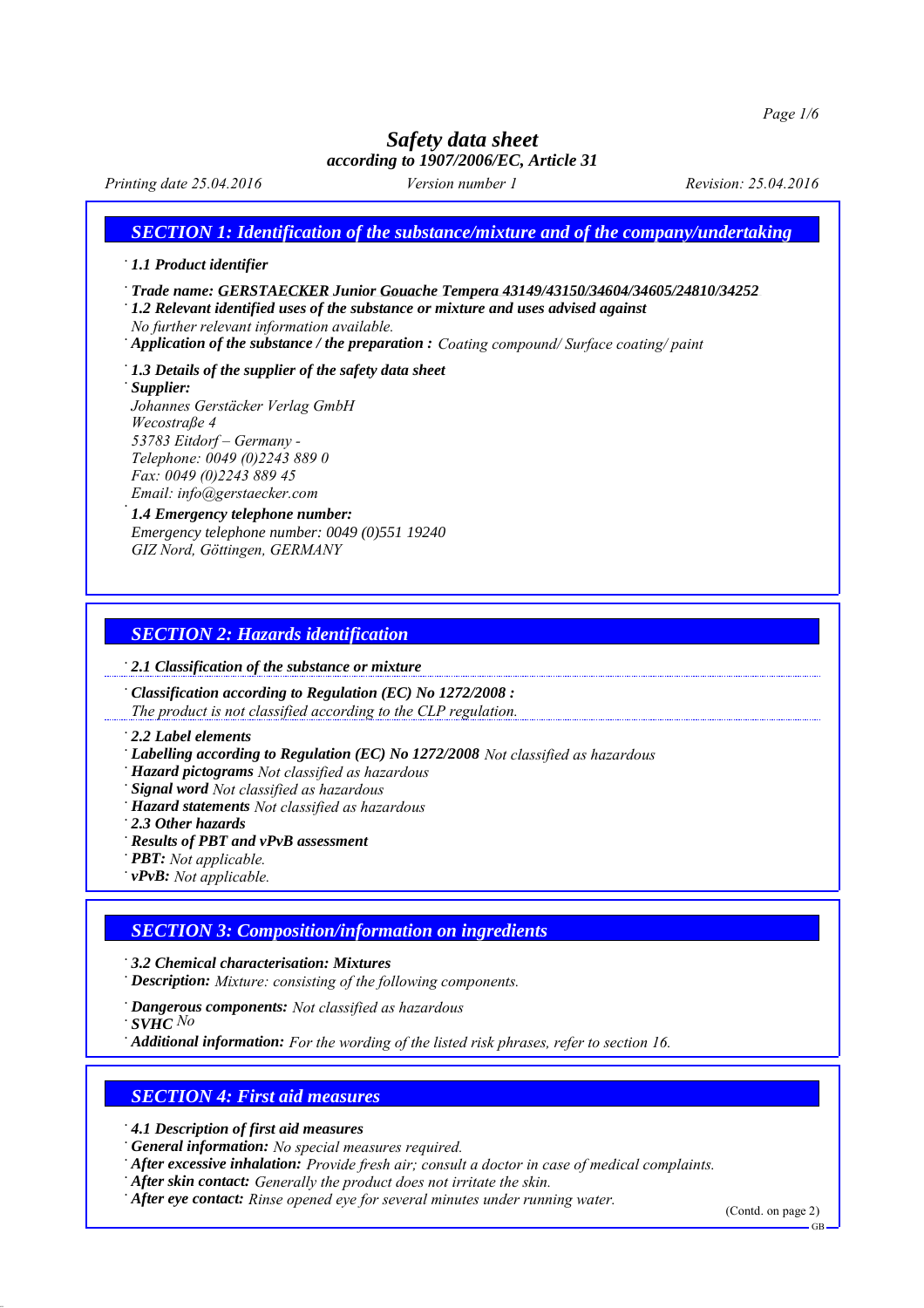*Page 2/6*

## *Safety data sheet according to 1907/2006/EC, Article 31*

*Printing date 25.04.2016 Version number 1 Revision: 25.04.2016*

#### *Trade name: GERSTAECKER Junior Gouache Tempera 43149/43150/34604/34605/24810/34252*

(Contd. of page 1)

*∙ After swallowing: If symptoms persist consult a doctor.*

*∙ 4.2 Most important symptoms and effects, both acute and delayed :*

*No further relevant information available.*

*∙ 4.3 Indication of any immediate medical attention and special treatment needed :*

*No further relevant information available.*

### *SECTION 5: Firefighting measures*

*∙ 5.1 Suitable extinguishing agents:*

*CO2, powder or water spray. Fight larger fires with water spray or alcohol resistant foam.*

*∙ 5.2 Special hazards arising from the substance or mixture : No further relevant information available.*

*∙ 5.3 Advice for firefighters*

*∙ Protective equipment: No special measures required.*

### *SECTION 6: Accidental release measures*

*∙ 6.1 Personal precautions, protective equipment and emergency procedures : Not required.*

*∙ 6.2 Environmental precautions: Dilute with plenty of water.*

*∙ 6.3 Methods and material for containment and cleaning up:*

*Absorb with liquid-binding material (sand, diatomite, acid binders, universal binders, sawdust).*

*∙ 6.4 Reference to other sections :*

*See Section 7 for information on safe handling.*

*See Section 8 for information on personal protective equipment.*

*See Section 13 for disposal information.*

# *SECTION 7: Handling and storage*

*∙ 7.1 Precautions for safe handling : No special measures required. ∙ Information about fire - and explosion protection: No special measures required.*

*∙ 7.2 Conditions for safe storage, including any incompatibilities*

*∙ Storage***:**

*∙ Requirements to be met by storerooms and receptacles: No special requirements.*

*∙ Information about storage in one common storage facility: Not required.*

*∙ Further information about storage conditions: Protect from frost.*

*∙ Maximum storage temperature: 60°c*

*∙ 7.3 Specific end use(s) : No further relevant information available.*

### *SECTION 8: Exposure controls/personal protection*

*∙ Additional information about design of technical facilities: No further data; see section 7.*

*∙ 8.1 Control parameters*

*∙ Ingredients with limit values that require monitoring at the workplace:*

*56-81-5glycerol (25-50%)*

*WEL (Great Britain) Long-term value: 10 mg/m³*

(Contd. on page 3)

GB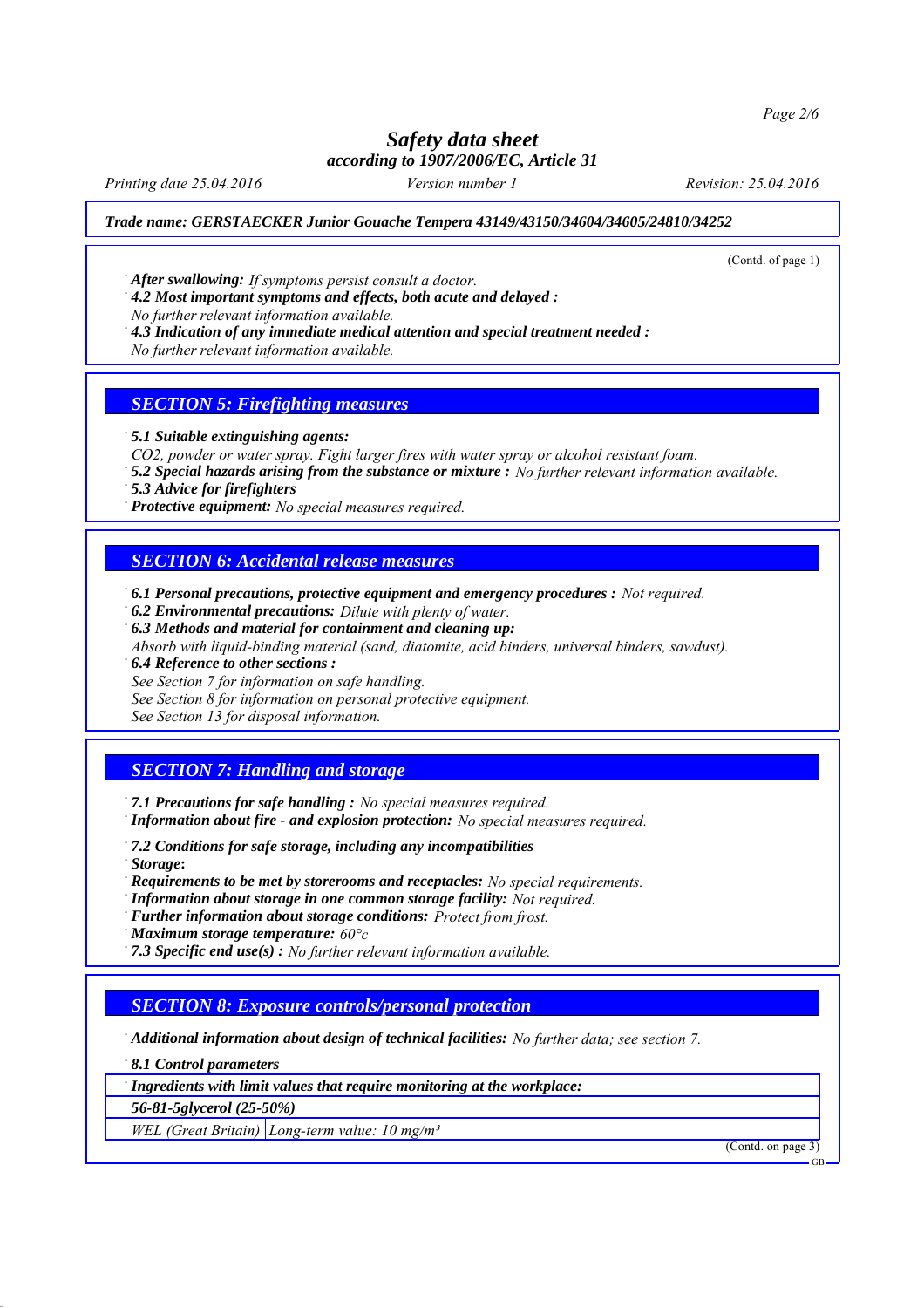*Printing date 25.04.2016 Version number 1 Revision: 25.04.2016*

## *Trade name: GERSTAECKER Junior Gouache Tempera 43149/43150/34604/34605/24810/34252*

|                                                      |                                                                                             | (Contd. of page 2) |
|------------------------------------------------------|---------------------------------------------------------------------------------------------|--------------------|
| MAK (Switzerland)                                    | Short-term value: 100 e mg/m <sup>3</sup>                                                   |                    |
|                                                      | Long-term value: $50 e mg/m3$                                                               |                    |
|                                                      | $SSc$ ;                                                                                     |                    |
| 471-34-1 calcium carbonate $(\leq2.5\%)$             |                                                                                             |                    |
|                                                      | MAK (Switzerland)   Long-term value: $3 a mg/m3$                                            |                    |
| 14808-60-7Quartz (SiO2) $(\leq1\%)$                  |                                                                                             |                    |
| MAK (Switzerland)                                    | Long-term value: 0.15 a mg/m <sup>3</sup>                                                   |                    |
|                                                      | $P C1 S S c$ ;                                                                              |                    |
| Additional information:                              |                                                                                             |                    |
|                                                      | The most current valid lists have been used as a basis for the production of this document. |                    |
| 8.2 Exposure controls                                |                                                                                             |                    |
| Personal protective equipment:                       |                                                                                             |                    |
|                                                      | General protective and hygienic measures:                                                   |                    |
| Avoid all contact with the skin.                     |                                                                                             |                    |
|                                                      | Wash hands before breaks and at the end of work.                                            |                    |
|                                                      | The usual precautionary measures are to be adhered to when handling chemicals.              |                    |
| <b>Respiratory protection:</b> Not required.         |                                                                                             |                    |
| Protection of hands: Not required.                   |                                                                                             |                    |
| Gloves material : -                                  |                                                                                             |                    |
|                                                      |                                                                                             |                    |
| Eye protection: Goggles recommended during refilling |                                                                                             |                    |

| 9.1 Information on basic physical and chemical properties |                                               |                    |
|-----------------------------------------------------------|-----------------------------------------------|--------------------|
| <b>General Information</b>                                |                                               |                    |
| Appearance:                                               |                                               |                    |
| Form:                                                     | Liquid                                        |                    |
| Colour:                                                   | White                                         |                    |
| Odour:                                                    | Characteristic                                |                    |
| <b>Odour threshold:</b>                                   | Not determined.                               |                    |
| $\mathcal{L}_{\mathbf{p}}$ pH-value:                      | Not determined.                               |                    |
| Change in condition                                       |                                               |                    |
| <b>Melting point/Melting range:</b>                       | Undetermined.                                 |                    |
| <b>Boiling point/Boiling range:</b>                       | <b>Undetermined</b>                           |                    |
| <b>Flash point:</b>                                       | Not applicable.                               |                    |
| Flammability (solid, gaseous):                            | Not applicable.                               |                    |
| Ignition temperature:                                     | Not applicable.                               |                    |
| <b>Decomposition temperature:</b>                         | Not determined.                               |                    |
| Self-igniting:                                            | Product is not self igniting.                 |                    |
| Danger of explosion:                                      | Product does not present an explosion hazard. |                    |
| <b>Explosion limits:</b>                                  |                                               |                    |
| Lower:                                                    | Not determined.                               |                    |
| <b>Upper:</b>                                             | Not determined.                               |                    |
|                                                           |                                               | (Contd. on page 4) |
|                                                           |                                               | $GB -$             |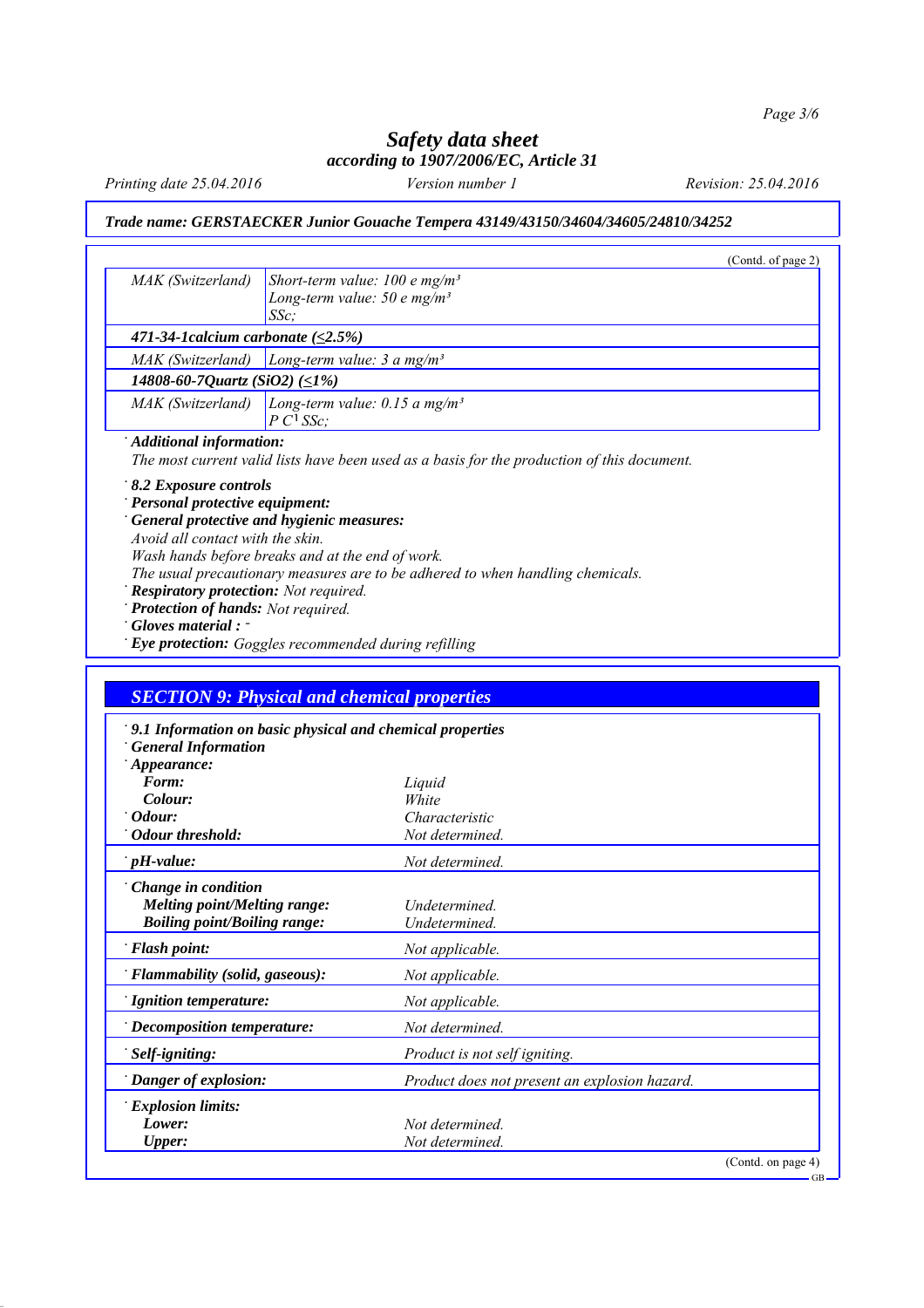*Printing date 25.04.2016 Version number 1 Revision: 25.04.2016*

#### *Trade name: GERSTAECKER Junior Gouache Tempera 43149/43150/34604/34605/24810/34252*

|                                                                   |                                            | (Contd. of page 3) |
|-------------------------------------------------------------------|--------------------------------------------|--------------------|
| Vapour pressure:                                                  | Not determined.                            |                    |
| $\cdot$ Density at 20 $\cdot$ C:                                  | $1$ g/cm <sup>3</sup>                      |                    |
| $\cdot$ Relative density:                                         | Not determined                             |                    |
| Vapour density:                                                   | Not determined.                            |                    |
| $\cdot$ Evaporation rate:                                         | Not determined.                            |                    |
| $\cdot$ Solubility in / Miscibility with                          |                                            |                    |
| water:                                                            | Fully miscible.                            |                    |
| <b>Segregation coefficient (n-octanol/water):</b> Not determined. |                                            |                    |
| $\cdot$ Viscosity:                                                |                                            |                    |
| Dynamic:                                                          | Not determined.                            |                    |
| Kinematic:                                                        | Not determined.                            |                    |
| $\cdot$ 9.2 Other information:                                    | No further relevant information available. |                    |

### *SECTION 10: Stability and reactivity*

*∙ 10.1 Reactivity No further relevant information available.*

*∙ 10.2 Chemical stability*

*∙ Thermal decomposition / conditions to be avoided: No decomposition if used according to specifications.*

*∙ 10.3 Possibility of hazardous reactions : Reacts with strong acids and oxidising agents.*

*∙ 10.4 Conditions to avoid : No further relevant information available.*

*∙ 10.5 Incompatible materials: No further relevant information available.*

*∙ 10.6 Hazardous decomposition products: No dangerous decomposition products known.*

### *SECTION 11: Toxicological information*

*∙ 11.1 Information on toxicological effects*

*∙ Acute toxicity Based on available data, the classification criteria are not met.*

*∙ Primary irritant effect:*

*∙ On the skin: Based on available data, the classification criteria are not met.*

*∙ On the eyes: Based on available data, the classification criteria are not met.*

- *∙ Respiratory or skin sensitization Based on available data, the classification criteria are not met.*
- *∙ CMR effects (carcinogenicity, mutagenicity and toxicity for reproduction)*

*∙ Germ cell mutagenicity Based on available data, the classification criteria are not met.*

*∙ Carcinogenicity Based on available data, the classification criteria are not met.*

*∙ Reproductive toxicity Based on available data, the classification criteria are not met.*

*∙ STOT-single exposure Based on available data, the classification criteria are not met.*

*∙ STOT-repeated exposure Based on available data, the classification criteria are not met.*

*∙ Aspiration hazard Based on available data, the classification criteria are not met.*

### *SECTION 12: Ecological information*

*∙ 12.1 Toxicity*

*∙ Aquatic toxicity: No further relevant information available.*

*∙ 12.2 Persistence and degradability : No further relevant information available.*

*∙ 12.3 Bioaccumulative potential : No further relevant information available.*

*∙ 12.4 Mobility in soil : No further relevant information available.*

(Contd. on page 5)

GB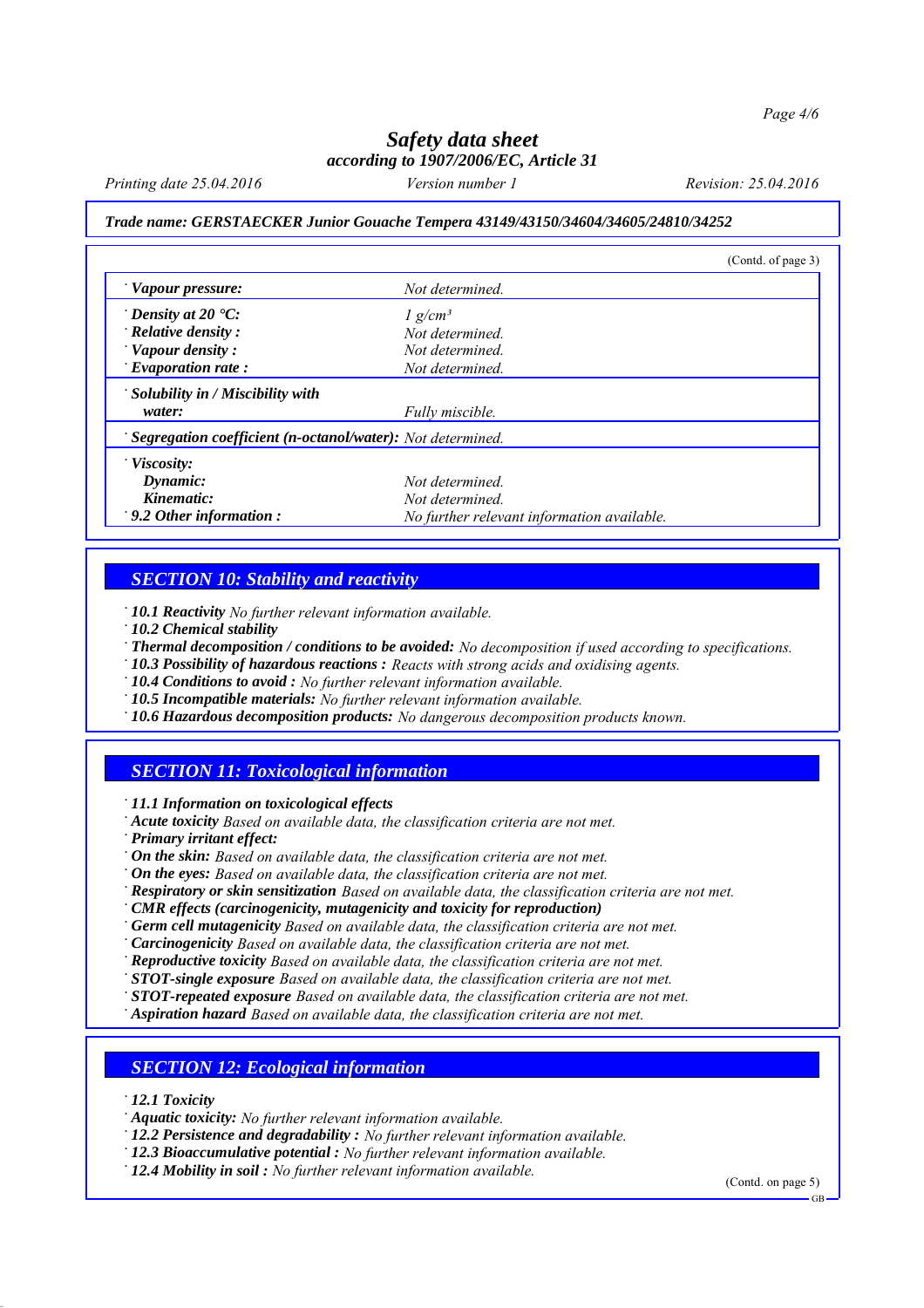*Printing date 25.04.2016 Version number 1 Revision: 25.04.2016*

(Contd. of page 4)

#### *Trade name: GERSTAECKER Junior Gouache Tempera 43149/43150/34604/34605/24810/34252*

*∙ Additional ecological information:*

*∙ General notes: Generally not hazardous for water.*

*∙ 12.5 Results of PBT and vPvB assessment*

*∙ PBT: Not applicable.*

*∙ vPvB: Not applicable.*

*∙ 12.6 Other adverse effects : No further relevant information available.*

### *SECTION 13: Disposal considerations*

*∙ 13.1 Waste treatment methods*

*∙ Recommendation : Smaller quantities can be disposed of with household waste.*

*∙ Uncleaned packaging:*

*∙ Recommendation: Disposal must be made according to official regulations.*

*∙ Recommended cleansing agents: Water, if necessary together with cleansing agents.*

# *SECTION 14: Transport information*

| $\cdot$ 14.1 UN-Number<br>ADR, ADN, IMDG, IATA                                                      | Void            |  |  |  |
|-----------------------------------------------------------------------------------------------------|-----------------|--|--|--|
| $\cdot$ 14.2 UN proper shipping name<br>ADR, ADN, IMDG, IATA                                        | Void            |  |  |  |
| $\cdot$ 14.3 Transport hazard class(es)                                                             |                 |  |  |  |
| ADR, ADN, IMDG, IATA<br>Class <sup>-</sup>                                                          | Void            |  |  |  |
| $\cdot$ 14.4 Packing group<br>ADR, IMDG, IATA                                                       | Void            |  |  |  |
| $\cdot$ 14.5 Environmental hazards:<br>Marine pollutant:                                            | No              |  |  |  |
| $\cdot$ 14.6 Special precautions for user                                                           | Not applicable. |  |  |  |
| $\pm$ 14.7 Transport in bulk according to Annex II of<br>Marpol and the IBC Code<br>Not applicable. |                 |  |  |  |
| ' UN "Model Regulation":                                                                            | Void            |  |  |  |

### *SECTION 15: Regulatory information*

*∙ 15.1 Safety, health and environmental regulations/legislation specific for the substance or mixture*

*∙ Directive 2012/18/EU*

*∙ Named dangerous substances - ANNEX I None of the ingredients is listed.*

*∙ 15.2 Chemical safety assessment: A Chemical Safety Assessment has not been carried out.*

(Contd. on page 6)

GB